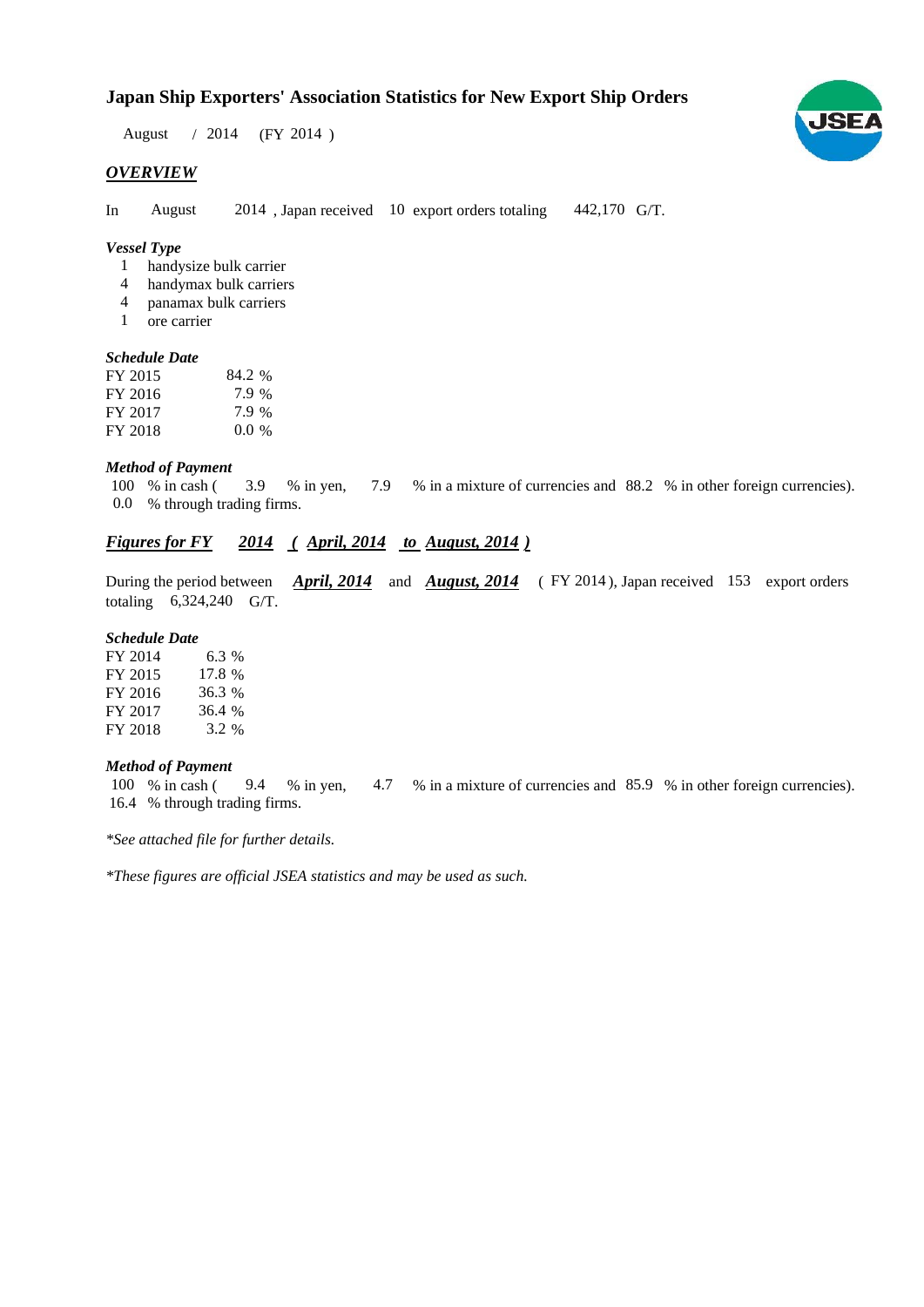### New Export Orders Placed in August 2014 (FY 2014) Based on Fiscal Year

No. G/T No. G/T No. G/T No. G/T No. G/T No. G/T No. G/T No. G/TGeneral Cargos 30 1,570,570 5 647,500 0 0 9 354,960 0 0 0 0 14 1,002,460 22 1,888,060 Bulk Carriers | 348 13,176,839 18 702,700 13 405,840 72 2,832,600 5 260,070 10 442,170 118 4,643,380 214 8,579,731 Tankers | 36| 1,685,800|| 6| 125,600| 1| 48,300| 10| 204,900| 4| 299,600| 0| 0| 21| 678,400|| 36| 1,146,100 Combined Carriers 0 0 0 0 0 0 0 0 0 0 0 0 0 0 0 0Others 4 58,170 0 0 0 0 0 0 0 0 0 0 0 0 1 1,270 Total 418 16,491,379 29 1,475,800 14 454,140 91 3,392,460 9 559,670 10 442,170 153 6,324,240 273 11,615,161 FY 2014 / FY2013 (%) \* 175.9 116.9 116.9 17.6 241.5 48.4 68.8 116.7 \*\* 131.5 In CGT 7,984,890 713,293 233,517 1,688,719 274,109 192,971 3,102,609 5,628,349 Description Apr 13 to Mar 14 | April 2014 | May 2014 | June 2014 | July 2014 August 2014 | Apr 14 to Aug 14 | Jan 14 to Aug 14

*Figures for shipbuilding orders of 500 G/T and over for export as steel vessels placed with JSEA members are covered.*

\*FY 2013/FY2012

\*\*Calendar Year 2014

JSEA (September 2014)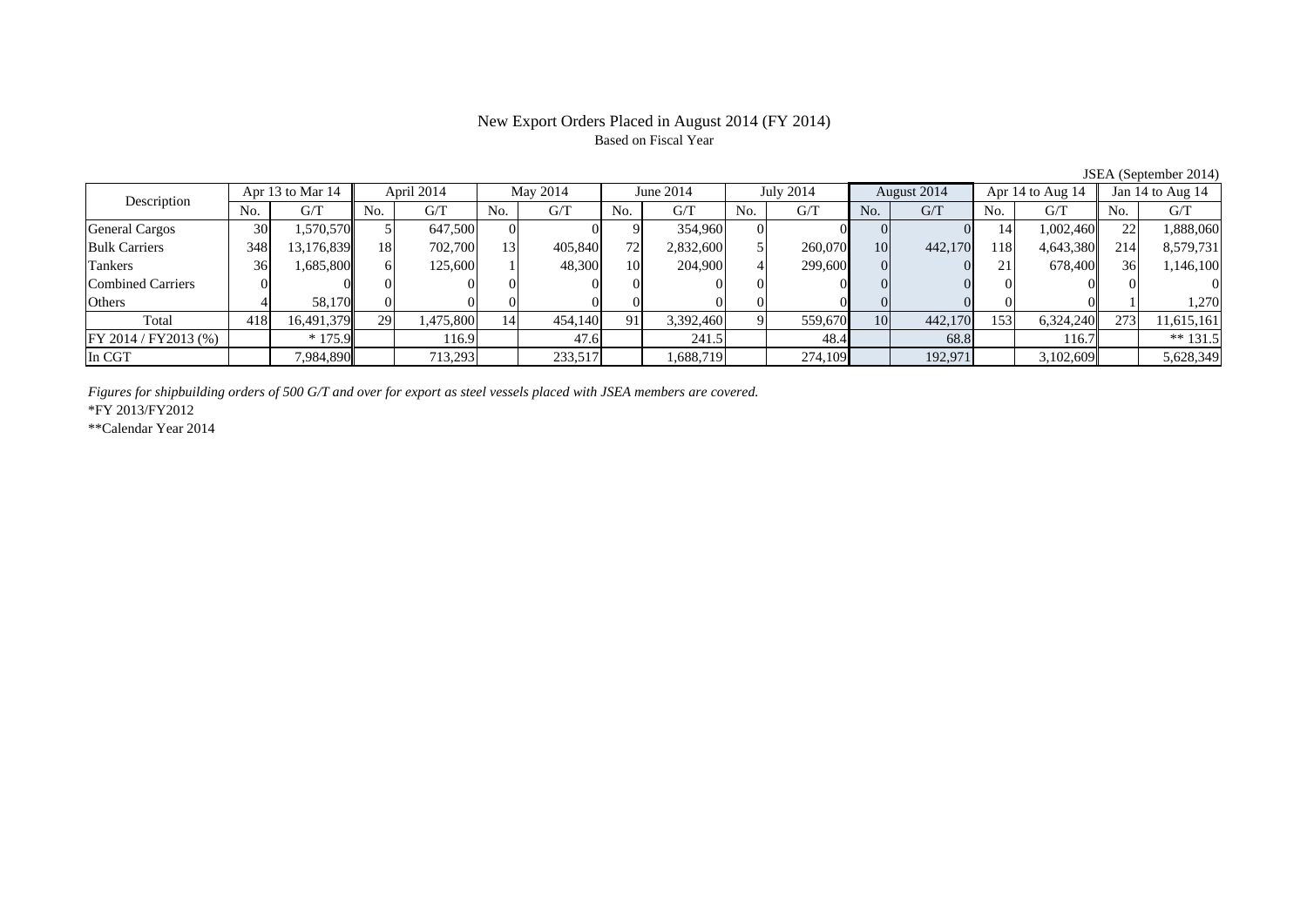# Export Ships Delivered in August 2014 (FY 2014) Based on Fiscal Year

JSEA (September 2014)

| Description             | Apr 13 to Mar 14 |            | April 2014 |         | May 2014 |         | June 2014      |         | July 2014 |           | August 2014 |         | Apr $14$ to Aug $14$ |           | Jan 14 to Aug 14 |           |
|-------------------------|------------------|------------|------------|---------|----------|---------|----------------|---------|-----------|-----------|-------------|---------|----------------------|-----------|------------------|-----------|
|                         | No.              | G/T        | No.        | G/T     | No.      | G/T     | N <sub>0</sub> | G/T     | No.       | G/T       | No.         | G/T     | No.                  | G/T       | No.              | G/T       |
| <b>General Cargos</b>   | 19               | 741.628    | 01         |         |          | 129.456 |                | 6.460   |           |           |             | 20.506  |                      | 156,422   |                  | 398,316   |
| <b>Bulk Carriers</b>    | 244              | 10,598,375 | 21         | 831,782 | 17       | 627,966 | 22             | 882.710 | 26        | 979,329   |             | 292,230 | 95                   | 3,614,017 | 171              | 6,888,037 |
| Tankers                 |                  | 618.356    |            | 16,458  |          | 44,009  |                | 104,381 |           | 44,009    |             | 163,425 |                      | 372,282   |                  | 556,780   |
| Combined Carriers       |                  |            |            |         |          |         |                |         |           |           |             |         |                      |           |                  |           |
| Others                  |                  | 41,274     | 01         |         |          |         |                |         |           |           |             |         |                      |           |                  | 20.637    |
| Total                   | 274              | 1,999,633  | 22         | 848,240 | 20       | 801,431 | 25             | 993,551 | 27        | 1,023,338 | 12          | 476,161 | 106                  | 4,142,721 | 191              | 7,863,770 |
| $FY 2014 / FY 2013$ (%) |                  | $*80.7$    |            | 98.8    |          | 93.5    |                | 78.0    |           | 92.9      |             | 100.6   |                      | 90.8      |                  | $** 87.4$ |
| In CGT                  |                  | 5,297,726  |            | 395,162 |          | 384,562 |                | 455,589 |           | 476,192   |             | 211,380 |                      | 1,922,885 |                  | 3,576,824 |

*Deliveries of new shipbuilding orders of 500 G/T and over for export as steel vessels placed with JSEA members are covered.*

\*FY 2013/FY2012

\*\*Calendar Year 2014